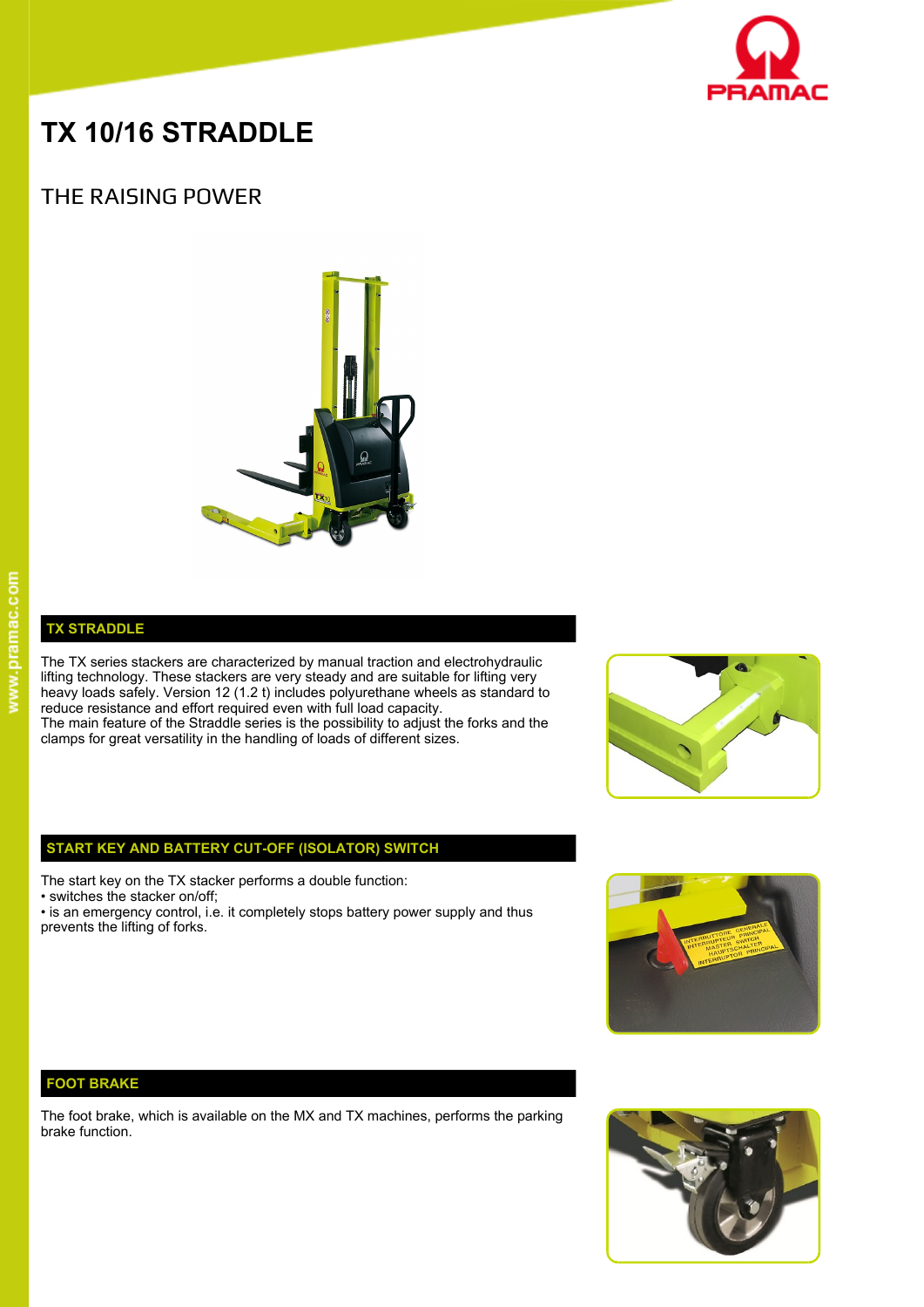#### **TILLER**

The ergonomic tiller allows an excellent directionality of the machine, thanks to a steering system on both rear wheels.



## **ADJUSTABLE BUFFERS**

The TX 12 version is equipped with adjustable buffers that minimize possible oscillation during lifting.



## **PROTECTIVE COVER**

www.pramac.com

It allows an easier access to the battery housing for faster ordinary maintenance.



| <b>Description</b>         |   |    |               |
|----------------------------|---|----|---------------|
| 1.1 Manufacturer           |   |    | <b>LIFTER</b> |
| 1.3 Drive                  |   |    | Manual        |
| 1.4 Operator type          |   |    | Pedestrian    |
| 1.5 Load capacity          | Q | Кg | 1000          |
| 1.6 Load centre distance   | c | mm | 600           |
| 1.8 Load axle to end forks | x | mm | 755           |
| 1.9 Wheel base             |   | mm | 1130          |

| Weights                               |    |     |
|---------------------------------------|----|-----|
| 2.1 Service weight (battery included) | Κg | 415 |
| 2.2 Axle load, laden rear             | Кg | 962 |
| 2.2 Axle load, laden front            | Кg | 453 |
| 2.3 Axle load, unladen front          | Κq | 270 |
| 2.3 Axle load, unladen rear           | Κg | 145 |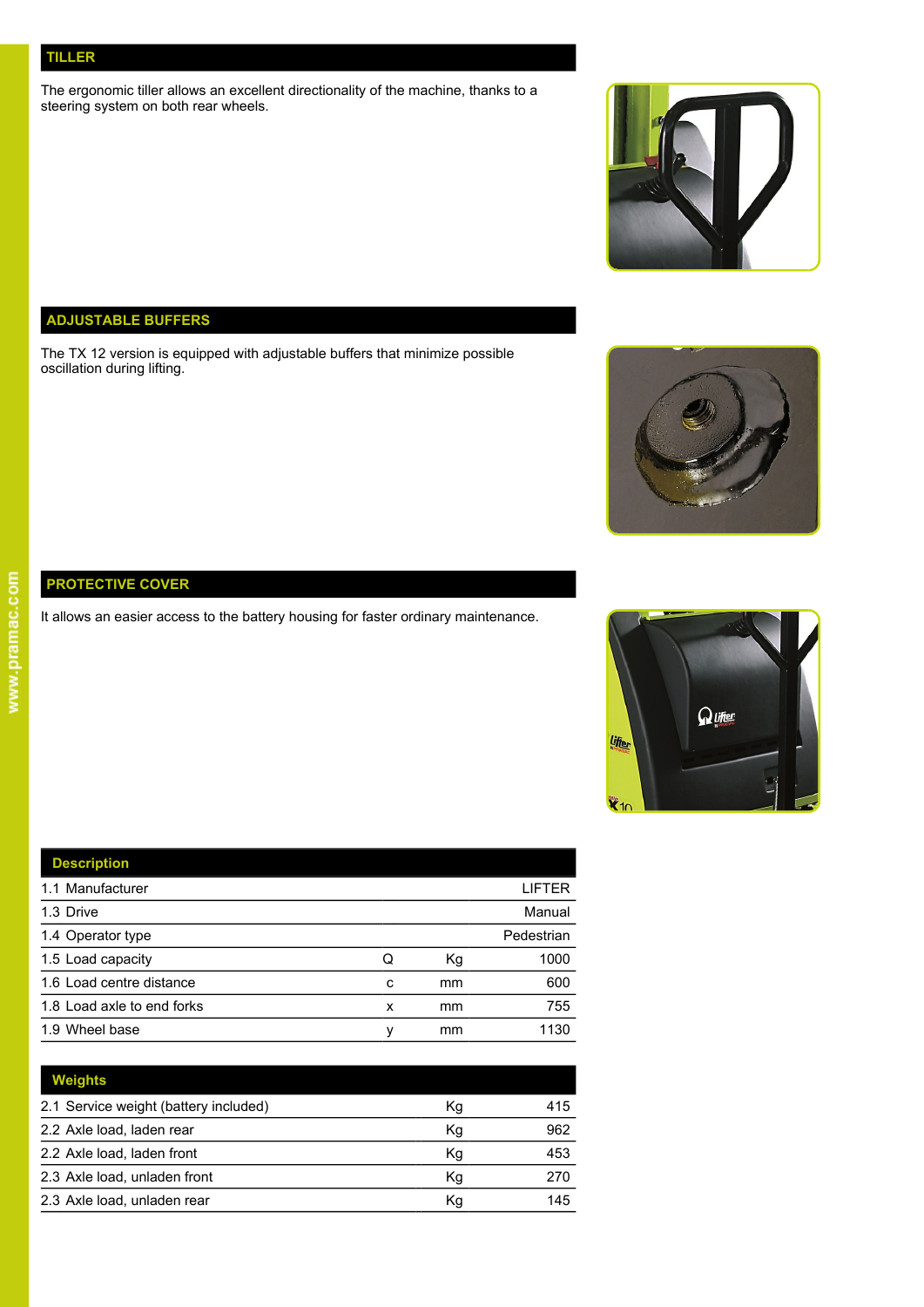| <b>Tyres/Chassis</b>                               |                  |                |
|----------------------------------------------------|------------------|----------------|
| 3.1 Tyres: stabilizers wheels - Front              |                  | <b>RUBBER</b>  |
| 3.1 Tyres: rear wheels                             |                  | <b>NYLON</b>   |
| 3.3 Tyre size: Load rollers - Diameter             | mm               | 82             |
| 3.3 Tyre size: Load rollers - Width                | mm               | 70             |
| 3.4 Tyre size: stabilizers wheels front - Diameter | mm               | 200            |
| 3.4 Tyre size: stabilizers wheels front - Width    | mm               | 50             |
| 3.5 Tyre size: rear wheels - Q ty (X=driven)       | nr               | $\overline{2}$ |
| 3.6 Tread, front                                   | b10<br>mm        | 620            |
| 3.7 Tread, rear min                                | b11<br>mm        | 1080           |
| 3.7 Tread, rear max                                | <b>b11</b><br>mm | 1387           |

| 1970<br>4.2 Height, mast lowered<br>h1<br>mm<br>4.3 Normal free lifting<br>h2<br>1510<br>mm<br>4.4 Lift height<br>h <sub>3</sub><br>1510<br>mm<br>4.5 Height, mast extended<br>2045<br>h4<br>mm<br>1080<br>4.9 Height of tiller in drive position max<br>h14<br>mm<br>h13<br>35<br>4.15 Height, lowered<br>mm<br>1640<br>4.19 Overall lenght<br> 1<br>mm<br>4.20 Lenght to face of forks<br>640<br>12<br>mm<br>4.21 Overall width min<br>750/1199<br>b <sub>1</sub><br>mm<br>4.21 Overall width max<br>750/1504<br>b <sub>1</sub><br>mm<br>4.22 Fork dimensions - Thickness<br>35<br>mm<br>s<br>4.22 Fork dimensions - Width<br>100<br>mm<br>e<br>1000<br>4.22 Fork dimensions - Lenght<br>I<br>mm<br>4.24 Fork carriage width<br>b <sub>3</sub><br>825<br>mm<br>4.25 Distance between fork arms max<br>790<br>b5<br>mm<br>4.25 Distance between fork arms min<br>230<br>b <sub>5</sub><br>mm<br>965<br>4.26 Distance between legs min<br>b4<br>mm<br>1270<br>4.26 Distance between legs max<br>b <sub>4</sub><br>mm<br>4.32 Ground clearance, centre of wheelbase<br>m <sub>2</sub><br>40<br>mm<br>2588<br>4.34 Aisle width<br>Ast<br>mm<br>4.35 Turning radius<br>Wa<br>1790<br>mm | <b>Dimensions</b> |  |  |
|--------------------------------------------------------------------------------------------------------------------------------------------------------------------------------------------------------------------------------------------------------------------------------------------------------------------------------------------------------------------------------------------------------------------------------------------------------------------------------------------------------------------------------------------------------------------------------------------------------------------------------------------------------------------------------------------------------------------------------------------------------------------------------------------------------------------------------------------------------------------------------------------------------------------------------------------------------------------------------------------------------------------------------------------------------------------------------------------------------------------------------------------------------------------------------------|-------------------|--|--|
|                                                                                                                                                                                                                                                                                                                                                                                                                                                                                                                                                                                                                                                                                                                                                                                                                                                                                                                                                                                                                                                                                                                                                                                      |                   |  |  |
|                                                                                                                                                                                                                                                                                                                                                                                                                                                                                                                                                                                                                                                                                                                                                                                                                                                                                                                                                                                                                                                                                                                                                                                      |                   |  |  |
|                                                                                                                                                                                                                                                                                                                                                                                                                                                                                                                                                                                                                                                                                                                                                                                                                                                                                                                                                                                                                                                                                                                                                                                      |                   |  |  |
|                                                                                                                                                                                                                                                                                                                                                                                                                                                                                                                                                                                                                                                                                                                                                                                                                                                                                                                                                                                                                                                                                                                                                                                      |                   |  |  |
|                                                                                                                                                                                                                                                                                                                                                                                                                                                                                                                                                                                                                                                                                                                                                                                                                                                                                                                                                                                                                                                                                                                                                                                      |                   |  |  |
|                                                                                                                                                                                                                                                                                                                                                                                                                                                                                                                                                                                                                                                                                                                                                                                                                                                                                                                                                                                                                                                                                                                                                                                      |                   |  |  |
|                                                                                                                                                                                                                                                                                                                                                                                                                                                                                                                                                                                                                                                                                                                                                                                                                                                                                                                                                                                                                                                                                                                                                                                      |                   |  |  |
|                                                                                                                                                                                                                                                                                                                                                                                                                                                                                                                                                                                                                                                                                                                                                                                                                                                                                                                                                                                                                                                                                                                                                                                      |                   |  |  |
|                                                                                                                                                                                                                                                                                                                                                                                                                                                                                                                                                                                                                                                                                                                                                                                                                                                                                                                                                                                                                                                                                                                                                                                      |                   |  |  |
|                                                                                                                                                                                                                                                                                                                                                                                                                                                                                                                                                                                                                                                                                                                                                                                                                                                                                                                                                                                                                                                                                                                                                                                      |                   |  |  |
|                                                                                                                                                                                                                                                                                                                                                                                                                                                                                                                                                                                                                                                                                                                                                                                                                                                                                                                                                                                                                                                                                                                                                                                      |                   |  |  |
|                                                                                                                                                                                                                                                                                                                                                                                                                                                                                                                                                                                                                                                                                                                                                                                                                                                                                                                                                                                                                                                                                                                                                                                      |                   |  |  |
|                                                                                                                                                                                                                                                                                                                                                                                                                                                                                                                                                                                                                                                                                                                                                                                                                                                                                                                                                                                                                                                                                                                                                                                      |                   |  |  |
|                                                                                                                                                                                                                                                                                                                                                                                                                                                                                                                                                                                                                                                                                                                                                                                                                                                                                                                                                                                                                                                                                                                                                                                      |                   |  |  |
|                                                                                                                                                                                                                                                                                                                                                                                                                                                                                                                                                                                                                                                                                                                                                                                                                                                                                                                                                                                                                                                                                                                                                                                      |                   |  |  |
|                                                                                                                                                                                                                                                                                                                                                                                                                                                                                                                                                                                                                                                                                                                                                                                                                                                                                                                                                                                                                                                                                                                                                                                      |                   |  |  |
|                                                                                                                                                                                                                                                                                                                                                                                                                                                                                                                                                                                                                                                                                                                                                                                                                                                                                                                                                                                                                                                                                                                                                                                      |                   |  |  |
|                                                                                                                                                                                                                                                                                                                                                                                                                                                                                                                                                                                                                                                                                                                                                                                                                                                                                                                                                                                                                                                                                                                                                                                      |                   |  |  |
|                                                                                                                                                                                                                                                                                                                                                                                                                                                                                                                                                                                                                                                                                                                                                                                                                                                                                                                                                                                                                                                                                                                                                                                      |                   |  |  |
|                                                                                                                                                                                                                                                                                                                                                                                                                                                                                                                                                                                                                                                                                                                                                                                                                                                                                                                                                                                                                                                                                                                                                                                      |                   |  |  |
|                                                                                                                                                                                                                                                                                                                                                                                                                                                                                                                                                                                                                                                                                                                                                                                                                                                                                                                                                                                                                                                                                                                                                                                      |                   |  |  |

| <b>Performance data</b>    |     |      |
|----------------------------|-----|------|
| 5.2 Lifting speed laden    | m/s | 0.09 |
| 5.2 Lifting speed unladen  | m/s | 0.12 |
| 5.3 Lowering speed laden   | m/s | 0.4  |
| 5.3 Lowering speed unladen | m/s |      |

| <b>Electric motors</b>          |       |     |
|---------------------------------|-------|-----|
| 6.2 Lift motor power            | kW    | 1.6 |
| 6.4 Battery voltage             | v     | 12  |
| 6.4 Battery capacity, Min       | Ah    | 74  |
| 6.4 Battery capacity, Max       | Ah    | 74  |
| 6.5 Battery weight, Min         | Kg    | 18  |
| 6.5 Battery weight, Max         | Kg    | 18  |
| 8.4 Sound level at driver's ear | dB(A) | 67  |